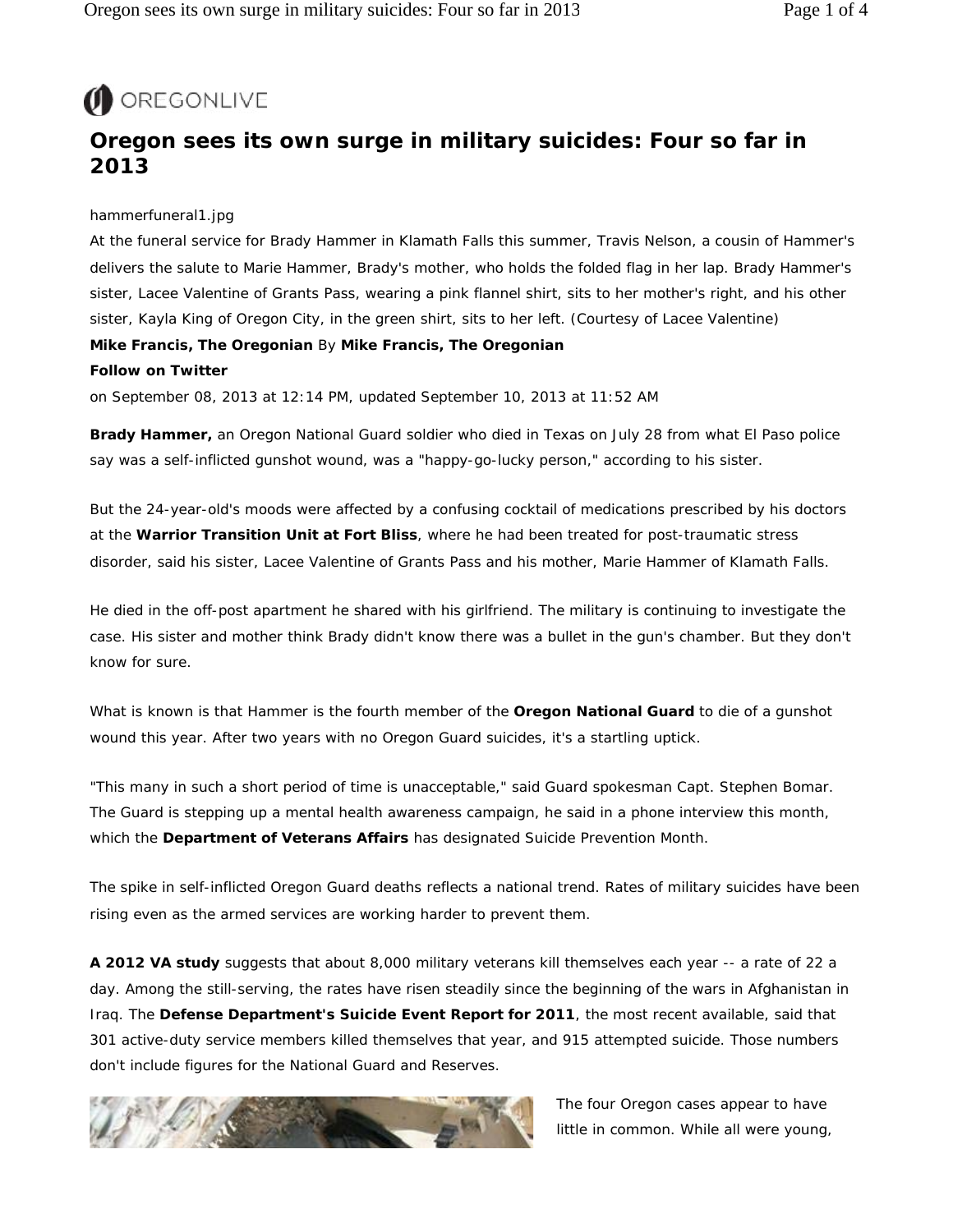

Courtesy of Lacee Valentine **View full size** Brady Hammer, then a Private First Class, stands in the turret of a vehicle in Iraq in 2009.

three had served in Iraq on two separate deployments, one lived in Hermiston, one in Clackamas and Hammer, from Klamath Falls, was in Texas on federal status. The fourth was a female cadet at Southern Oregon State University in Ashland.

Bomar said the first three have been determined to be suicides. In addition to Hammer, the victims are:

• **Nicole M. Silva**, 20, of Ashland shot herself to death in the parking lot of a Southeast Salem hotel Jan. 5. The Oregon National Guard counts her as a member because she was recruited as a cadet in the ROTC program at Southern Oregon

University, where she was a full-time student.

• **Clifford James Auvil V** died at age 23 after he shot himself at his home in Stanfield, Ore., March 23. He served with Oregon's 3rd Battalion, 116th Brigade in Iraq from September 2010 to September 2011.

• **Chad Fike**, 22, died July 8 at his apartment in Clackamas. He, too, belonged to the 3rd of the 116th and deployed along with Auvil. He died while his unit was at annual training in Idaho this summer.

#### **Identifying the suicidal**

While every case is different, suicide is often the final, irrevocable step taken after smaller manifestations of depression or post-traumatic stress disorder. Troubled people may be tipped over the edge by problems with relationships, for example, or brushes with the law. They may show flashes of irrational anger, suffer memory problems or exhibit hypervigilance. They may medicate themselves with alcohol or drugs.

Mental health professionals say such behaviors can signify a deeper problem. That's why the military services, including the Oregon Guard, ask friends and family to pay attention to such warning signs. With timely help, psychological wounds can be healed or, at least, diminished.

Officers working to address mental health issues among members of the Oregon Guard say that neither Silva, Auvil nor Fike were identified to them as being troubled. But they said they have worked with 17 Guard members since last October who acknowledged that they had considered killing themselves. Those 17 are still alive.

"We know what the signs are," said Col. Leah Sundquist, the Oregon Guard's director of personnel. "We want to make sure we can identify the individual."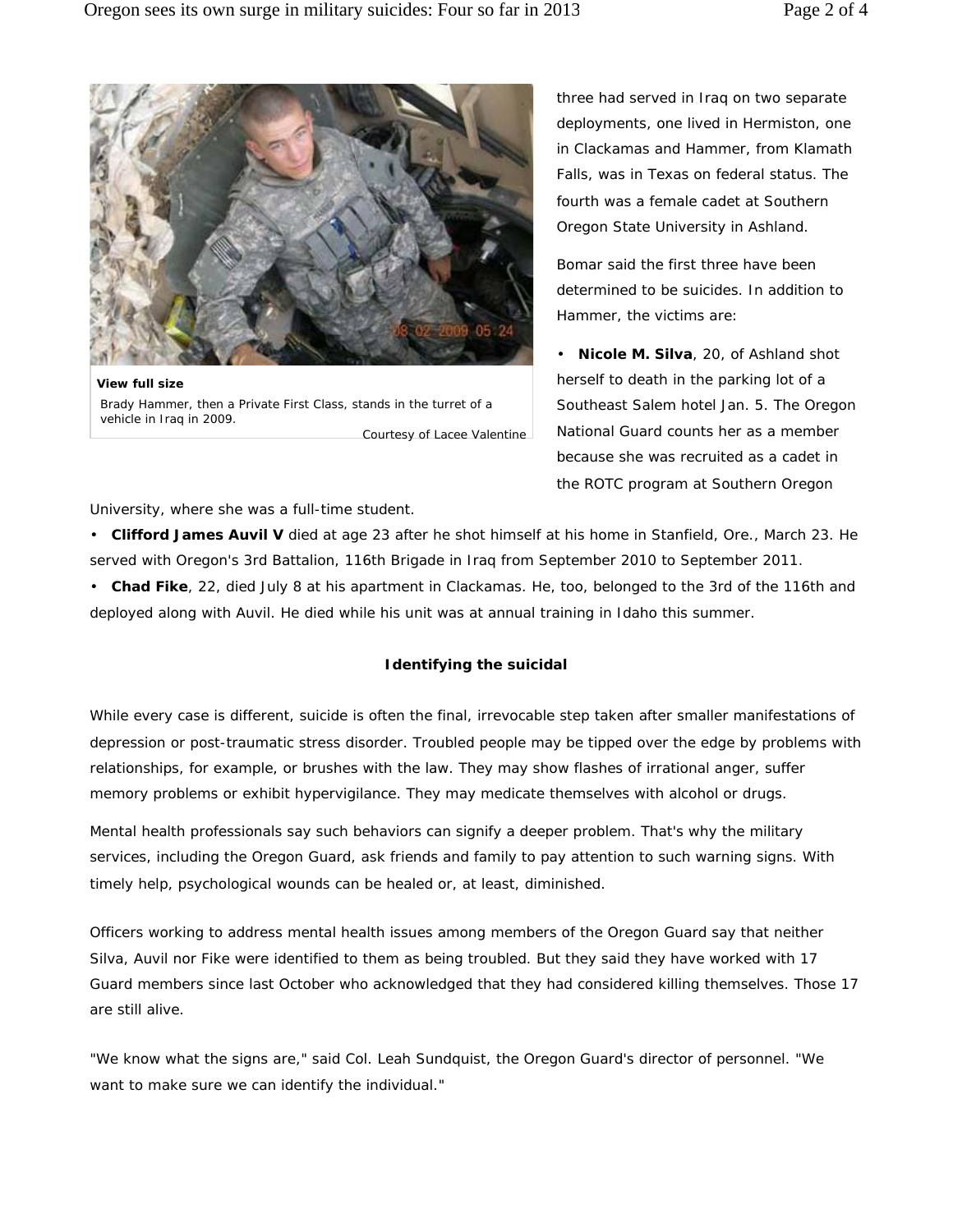Sundquist and Lt. Col. Tim Deckert, the deputy commander of the Guard's medical command, said the Guard is working in multiple ways to build awareness of the danger signs and encourage people to come forward when they're suffering psychologically.

The problem is that people spiraling into danger may not be willing to acknowledge it. In the military, especially, self-reliance and strength are positive attributes. For many, admitting to an unseen weakness doesn't fit the picture.

"We want soldiers to be courageous enough to come forward," said Sundquist. If they do, she said, "we will get them some help."

## **Pre-emptive help**

The Oregon Guard started a troop reintegration effort soon after the first units started coming home from war in the last decade. It has grown into a more robust program that involves chaplains, contracted social workers, family support liaisons and others. It is meant to provide multiple doorways for troubled members to walk through.

"Not every soldier connects in the same way," said Sundquist. "We have a lot of resources. If one part can't help, another can."

The programs, under the umbrella title of Ready and Resilient (R2), are meant to work through family members, squad leaders and commanders. They strive to touch service members at different points in the emotional health cycle, from during overseas deployments to Oregon drill weekends and times in between.

And, given the turnover in the ranks and the progression of individual problems, the effort to educate Guard members and their families "is lifelong," said Sundquist.

Around the state, Brady Hammer's friends and relatives still can't grasp the fact that he's gone. They knew he was having some problems, but that he had been treated by Army medical officials. They hoped he would be fine.

"We knew he needed help," said Lacee Valentine, his sister. But when he died, "everybody was surprised."

Said Marie Hammer, his mother: "I think we're still in shock."

-Mike Francis

\*\*\*

Here's a Thanksgiving greeting Brady Hammer sent to his family from Camp Victory, Iraq in 2009.